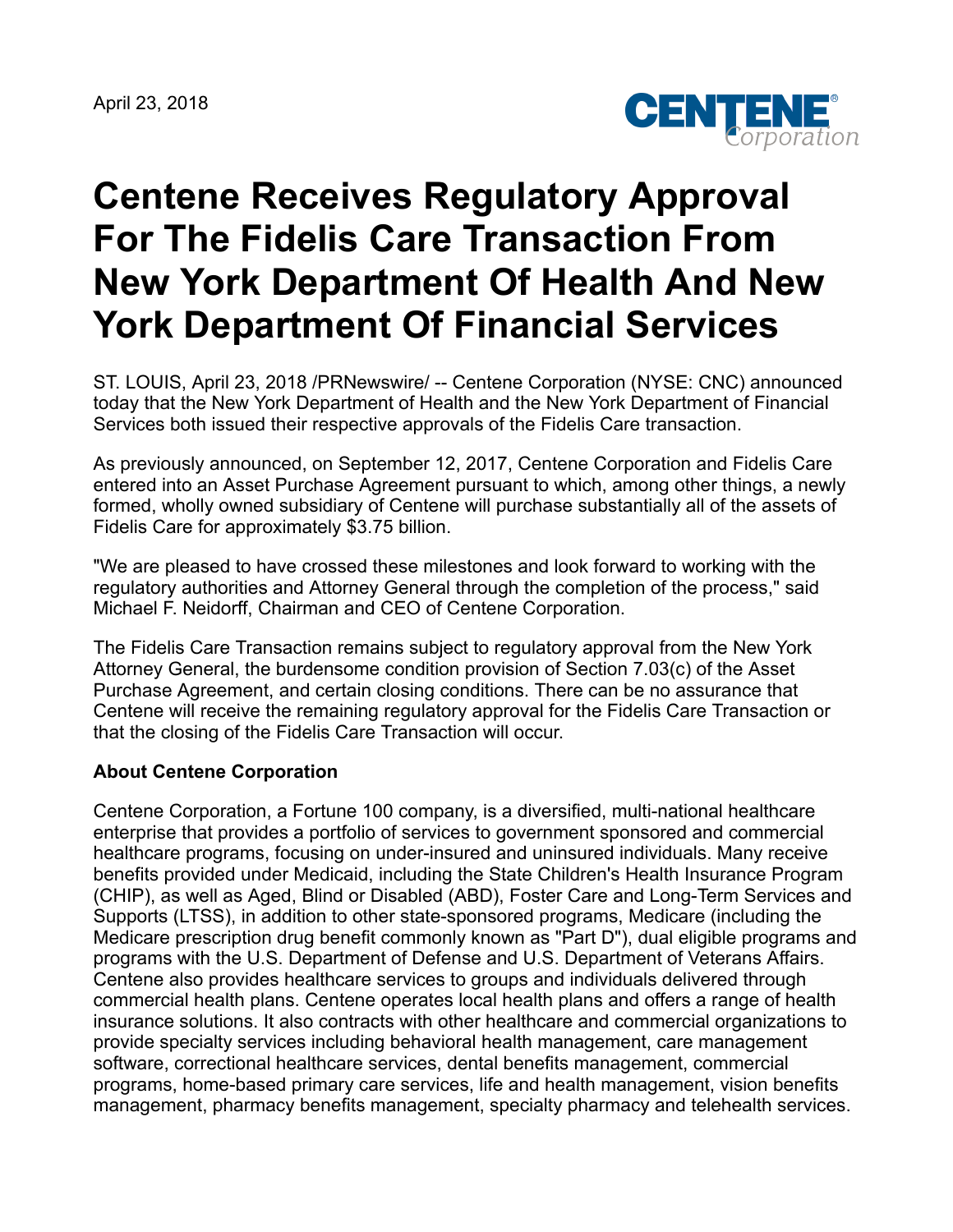Centene uses its investor relations website to publish important information about the Company, including information that may be deemed material to investors. Financial and other information about Centene is routinely posted and is accessible on Centene's investor relations website, <http://www.centene.com/investors>.

## **Forward-Looking Statements**

The company and its representatives may from time to time make written and oral forwardlooking statements within the meaning of the Private Securities Litigation Reform Act ("PSLRA") of 1995, including statements in this and other press releases, in presentations, filings with the Securities and Exchange Commission("SEC"), reports to stockholders and in meetings with investors and analysts. In particular, the information provided in this press release may contain certain forward-looking statements with respect to the financial condition, results of operations and business of Centene and certain plans and objectives of Centene with respect thereto, including but not limited to the expected benefits of the acquisition (Health Net Acquisition) of Health Net, Inc. (Health Net) and the proposed acquisition of New York State Catholic Health Plan, Inc., d/b/a Fidelis Care New York (Fidelis Care) (Proposed Fidelis Acquisition or Fidelis Care Transaction). These forward-looking statements can be identified by the fact that they do not relate only to historical or current facts. Without limiting the foregoing, forward-looking statements often use words such as "anticipate", "seek", "target", "expect", "estimate", "intend", "plan", "goal", "believe", "hope", "aim", "continue", "will", "may", "can", "would", "could" or "should" or other words of similar meaning or the negative thereof. We intend such forward-looking statements to be covered by the safe-harbor provisions for forward-looking statements contained in PSLRA. A number of factors, variables or events could cause actual plans and results to differ materially from those expressed or implied in forward-looking statements. Such factors include, but are not limited to, Centene's ability to accurately predict and effectively manage health benefits and other operating expenses and reserves; competition; membership and revenue declines or unexpected trends; changes in healthcare practices, new technologies and advances in medicine; increased healthcare costs; changes in economic, political or market conditions; changes in federal or state laws or regulations, including changes with respect to income tax reform or government healthcare programs as well as changes with respect to the Patient Protection and Affordable Care Act and the Health Care and Education Affordability Reconciliation Act and any regulations enacted thereunder that may result from changing political conditions; rate cuts or other payment reductions or delays by governmental payors and other risks and uncertainties affecting Centene's government businesses; Centene's ability to adequately price products on federally facilitated and state based Health Insurance Marketplaces; tax matters; disasters or major epidemics; the outcome of legal and regulatory proceedings; changes in expected contract start dates; provider, state, federal and other contract changes and timing of regulatory approval of contracts; the expiration, suspension or termination of Centene or Fidelis Care's contracts with federal or state governments (including but not limited to Medicaid, Medicare, TRICARE or other customers); the difficulty of predicting the timing or outcome of pending or future litigation or government investigations; challenges to Centene or Fidelis Care's contract awards; cyber-attacks or other privacy or data security incidents; the possibility that the expected synergies and value creation from acquired businesses, including, without limitation, the Health Net Acquisition and the Proposed Fidelis Acquisition, will not be realized, or will not be realized within the expected time period, including, but not limited to, as a result of any failure to obtain any regulatory, governmental or third party consents or approvals in connection with the Proposed Fidelis Acquisition (including any such approvals under the New York Non-For-Profit Corporation Law) or any conditions, terms, obligations or restrictions imposed in connection with the receipt of such consents or approvals; the exertion of management's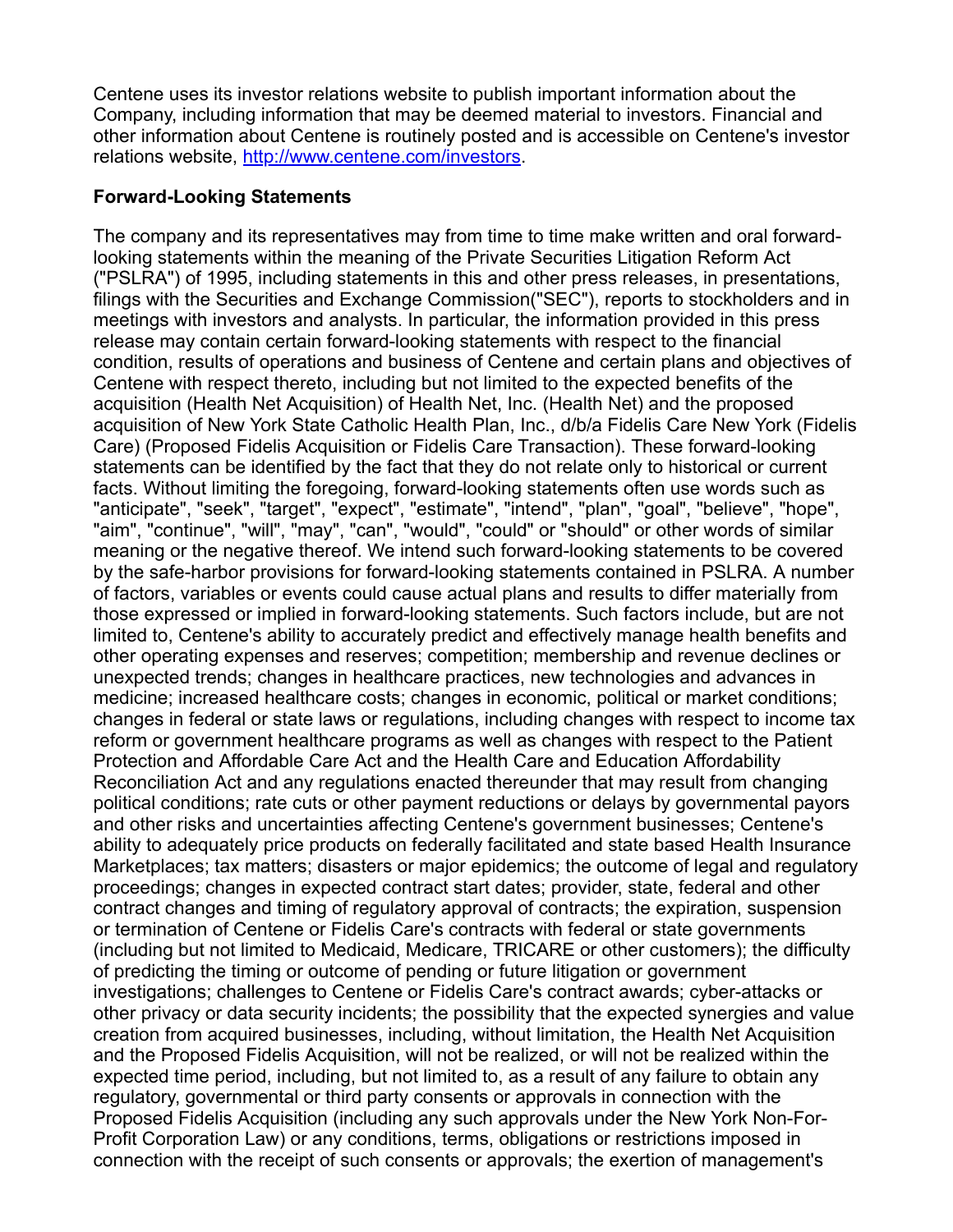time and Centene's resources, and other expenses incurred and business changes required in connection with complying with the undertakings in connection with any regulatory, governmental or third party consents or approvals for the Health Net Acquisition or the Proposed Fidelis Acquisition; disruption caused by significant completed and pending acquisitions, including the Health Net Acquisition and the Proposed Fidelis Acquisition, making it more difficult to maintain business and operational relationships; the risk that unexpected costs will be incurred in connection with the completion and/or integration of acquisition transactions, including among others, the Health Net Acquisition and the Proposed Fidelis Acquisition; changes in expected closing dates, estimated purchase price and accretion for acquisitions; the risk that acquired businesses and pending acquisitions, including Health Net and Fidelis Care, will not be integrated successfully; the risk that the conditions to the completion of the Proposed Fidelis Acquisition may not be satisfied or completed on a timely basis, or at all; failure to obtain or receive any required regulatory approvals, consents or clearances for the Proposed Fidelis Acquisition, and the risk that, even if so obtained or received, regulatory authorities impose conditions, including any Burdensome Condition as defined in the Fidelis asset purchase agreement, on the completion of the transaction that could require the exertion of management's time and Centene's resources, or otherwise have an adverse effect on Centene or the completion of the Proposed Fidelis Acquisition; business uncertainties and contractual restrictions while the Proposed Fidelis Acquisition is pending, which could adversely affect Centene's business and operations; change of control provisions or other provisions in certain agreements to which Fidelis Care is a party, which may be triggered by the completion of the Proposed Fidelis Acquisition; loss of management personnel and other key employees due to uncertainties associated with the Proposed Fidelis Acquisition; the risk that, following completion of the Proposed Fidelis Acquisition, the combined company may not be able to effectively manage its expanded operations; restrictions and limitations that may stem from the financing arrangements that the combined company will enter into in connection with the Proposed Fidelis Acquisition; Centene's ability to achieve improvement in the Centers for Medicare and Medicaid Services (CMS) Star ratings and maintain or achieve improvement in other quality scores in each case that can impact revenue and future growth; availability of debt and equity financing, on terms that are favorable to Centene; inflation; foreign currency fluctuations; and risks and uncertainties discussed in the reports that Centene has filed with the SEC. These forward-looking statements reflect Centene's current views with respect to future events and are based on numerous assumptions and assessments made by Centene in light of its experience and perception of historical trends, current conditions, business strategies, operating environments, future developments and other factors it believes appropriate. By their nature, forward-looking statements involve known and unknown risks and uncertainties and are subject to change because they relate to events and depend on circumstances that will occur in the future. The factors described in the context of such forward-looking statements in this press release could cause Centene's plans with respect to the Health Net Acquisition, actual results, performance or achievements, industry results and developments to differ materially from those expressed in or implied by such forward-looking statements. Although it is currently believed that the expectations reflected in such forwardlooking statements are reasonable, no assurance can be given that such expectations will prove to have been correct and persons reading this press release are therefore cautioned not to place undue reliance on these forward-looking statements which speak only as of the date of this press release. Centene does not assume any obligation to update the information contained in this press release (whether as a result of new information, future events or otherwise), except as required by applicable law. This list of important factors is not intended to be exhaustive. We discuss certain of these matters more fully, as well as certain other risk factors that may affect Centene's business operations, financial condition